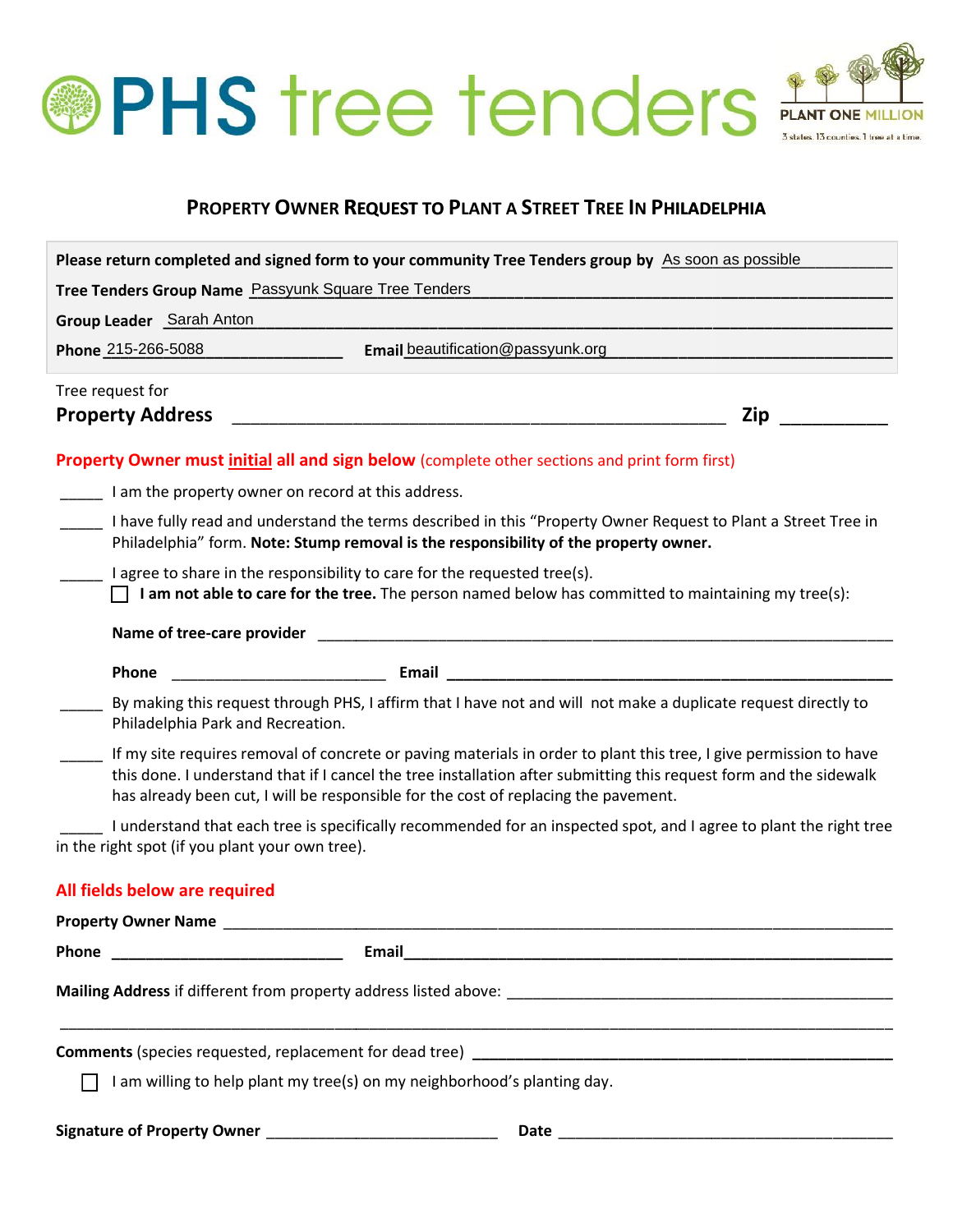# **®PHS** tree tenders



### **Property Address** *\_\_\_\_\_\_\_\_\_\_\_\_\_\_\_\_\_\_\_\_\_\_\_\_\_\_\_\_\_\_\_\_\_\_\_\_\_\_\_\_\_\_\_\_\_\_\_\_\_\_\_\_\_* **Zip** \_\_\_\_\_\_\_\_\_\_

## **Total number of trees requested at this address \_\_\_\_\_**

- $\Box$ There are overhead utility wires
- $\Box$ The site needs sidewalk pavement removal for the tree pit
- The site needs sidewalk pavement removal for the tree pit<br>This is a replacement for tree(s) planted by Tree Tenders (tree must be 100% dead)  $\Box$
- $\Box$ There is a tree stump/roots in the pit (owner is responsible for removal)

#### **Support Plant One Million and PHS Programs:**

- Help PHS to continue planting trees by donating to PHS Plant One Million via check: PHS, 100 N. 20<sup>th</sup> St., 5<sup>th</sup> Fl., Philadelphia, PA 19103 or online (www.plantonemillion.org). You may also make a direction contribution to your<br>local Tree Tenders group<br>I want more information on Tree Tenders training<br>I want more information on PHS member local Tree Tenders group:
	- I want more information on Tree Tenders training
	- I want more information on PHS membership

#### Please ensure the following requirements are met before applying:

- In the requested site, there is space for a minimum 3x3-foot tree pit size; larger where possible.
- In the requested site, there is space for a minimum 3x3-foot tree pit size; larger where possible.<br>The site does not have an existing tree that will require a permit to remove. **\*(If there is a large tree in place, you need to apply for a removal permit with PPR before applying for a new tree for the site)\* a removal**
- The site is not in front of new construction, or is not in the process of construction to the exterior.
- The site is not in front of new construction, or is not in the process of construction to the exterior.<br>The site is not in front of steps, doorways, or alleyways, or between handicapped parking signs.
- The site is not in front of homes that are posted for sale.
- The site is 30 or more feet from stop signs, traffic lights, and street corners.
- The site is 15 or more feet from light poles, utility poles, and fire hydrants.
- The site is not in front of homes that are posted for sale.<br>The site is 30 or more feet from stop signs, traffic lights, and street corners.<br>The site is 15 or more feet from light poles, utility poles, and fire hydrants.<br>T
- The site is at least 5 feet from driveways, man-hole covers, storm drains, and main utility lines.
- The edge of the requested tree pit could be at least 18 inches from utility lines (or soil must be dug by hand).
- The edge of the requested tree pit could be at least 36 inches (3 feet) from steps, stoops, or walls to allow 3 feet of unobstructed sidewalk. (This is mandated by the Americans with Disabilities Act.)

#### **Optional: Map your Tree(s)**

Using the map, mark the location of your property and label the nearest streets.

Mark with an **X** the specific site of **each** street tree (between curb and sidewalk) that you are requesting.

**Note:** If your property does not match the layout shown, you may modify the map below or sketch your own on the back of this piece of paper